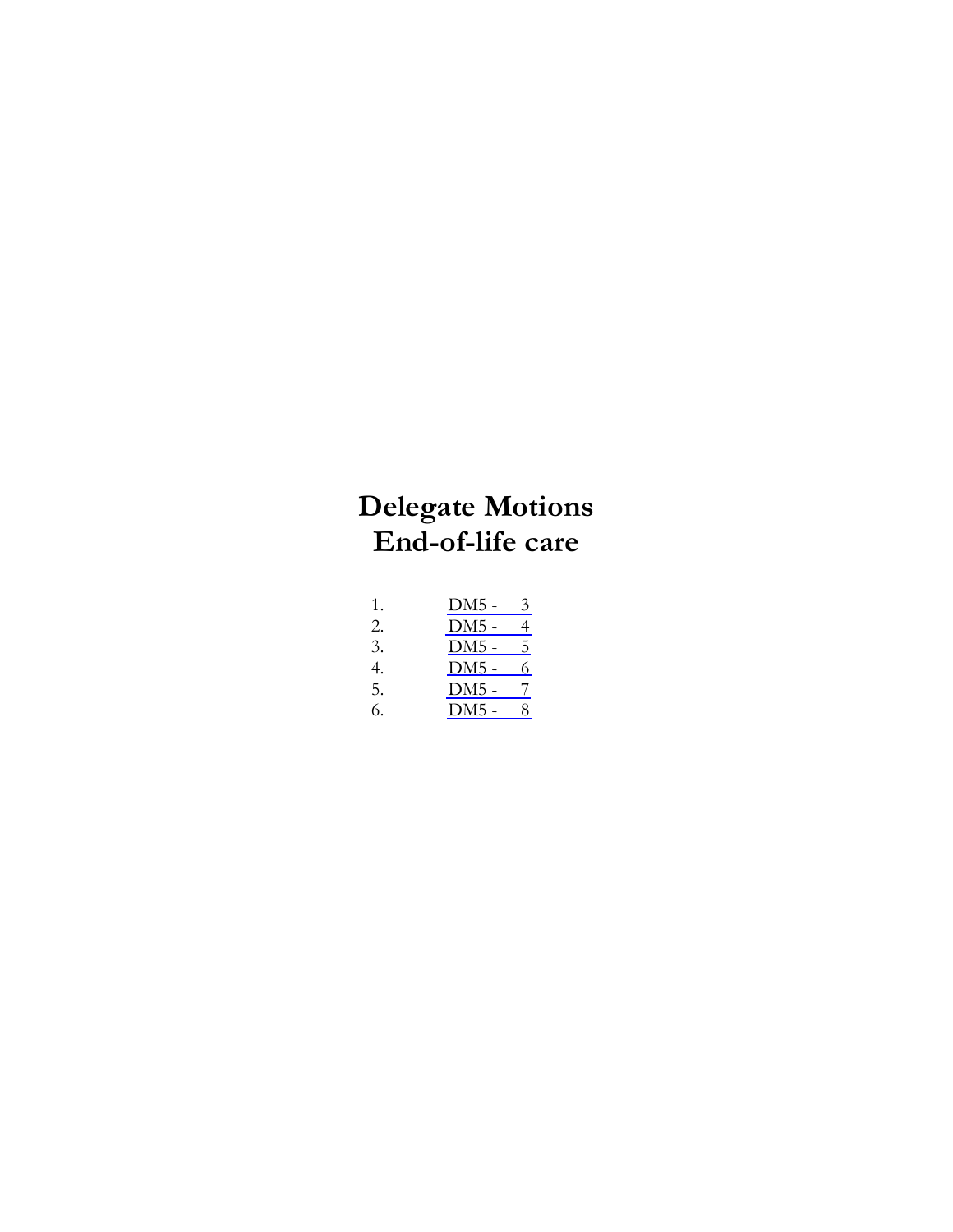# **147th GENERAL COUNCIL DELEGATES' MOTIONS END-OF-LIFE CARE (Note: Motion pages attached)**

**MOTION DM 5-3 MOVER** Dr. David Kendler **SECONDER** Dr. Shirley Sze

The Canadian Medical Association recommends that the time to benefit of prescribed interventions and medications be considered when providing care for older adults and patients approaching the end of life.

**MOTION DM 5-4 MOVER** Dr. David Pontin **SECONDER** Dr. Suraiya Naidoo

The Canadian Medical Association will investigate and communicate Inuit, Métis and First Nations' perspectives on euthanasia, physician-assisted death and end-of-life care.

**MOTION DM 5-5 MOVER** Dr. Doris Barwich **SECONDER** Dr. Douglas McGregor

The Canadian Medical Association will engage in physician human resource planning to develop an appropriate strategy to ensure the delivery of quality palliative end-of-life care throughout Canada.

**MOTION DM 5-6 MOVER** Dr. Ewan Affleck **SECONDER** Dr. Louis Hugo Francescutti

The Canadian Medical Association supports the right of all physicians, within the bounds of existing legislation, to follow their conscience when deciding whether to provide medical aid in dying.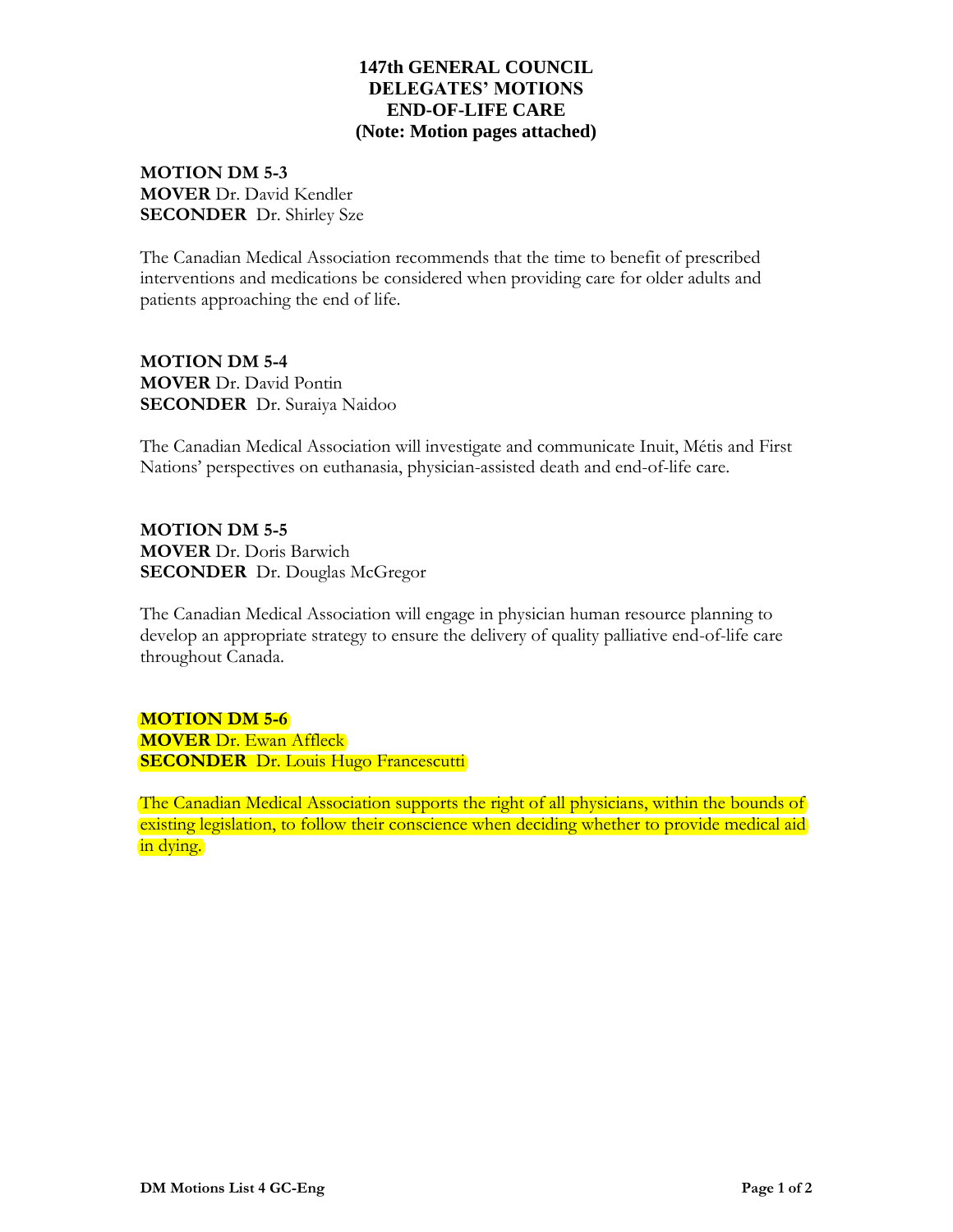**x Policy Motion Directive Motion**

#### **MOTION FORM CANADIAN MEDICAL ASSOCIATION – GENERAL COUNCIL 2014**

<span id="page-2-0"></span>**MOTION CATEGORY AND TYPE** 

Delegates' Motions

#### **MOVER** Dr. Ewan Affleck

#### **SECONDER** Dr. Louis Hugo Francescutti

#### **MOTION**

The Canadian Medical Association supports the right of all physicians, within the bounds of existing legislation, to follow their conscience when deciding whether to provide medical aid in dying.

#### **1. SUBSTANTIVE RATIONALE**

CMA recognizes that assisted death is illegal in Canada, and it is the prerogative of society to decide whether the laws dealing with euthanasia and assisted suicide should be changed. CMA's mandate is to best support physicians in their effort to provide quality patient care. Recognizing the polarizing nature of the assisted-death debate, unanimity of the CMA membership on this matter is unlikely; just moral and ethical arguments form the basis of those both supporting and refuting assisted death. Rather than choosing to prohibit or approve physician-assisted death, CMA will best serve Canadians seeking quality health care by highlighting that physicians may follow their conscience when deciding whether to participate within the bounds of existing law. The CMA Board supports bringing this motion forward to General Council as a Boardsponsored motion.

## **2. KEY STAKEHOLDERS**

CMA, provincial/territorial medical associations, federal/provincial/territorial governments

#### **3. SUGGESTED IMPLEMENTATION**

CMA would update its policy to reflect this motion should it be accepted by General Council.

## **4. RELEVANCE TO CMA MISSION, VISION, VALUES AND STRATEGIC OBJECTIVES**

This motion supports CMA's mission of "Helping physicians care for patients" as well as its vision of "The CMA will be the leader in engaging and serving physicians, and the national voice for the highest standards for health and health care."

#### **5. ESTIMATED RESOURCES REQUIRED (money, time, human)**

| HR less than    | HR more than one person week | HR over one  | Under \$5,000 | $$5,000-$ | Above    |
|-----------------|------------------------------|--------------|---------------|-----------|----------|
| one person week | - less than one person month | person month |               | \$50,000  | \$50,000 |
|                 |                              |              |               |           |          |

#### **6. ADDITIONAL COMMENTS**

The current policy on euthanasia and physician-assisted suicide does not sufficiently reflect the broad spectrum of opinions on the matter held by Canadian physicians, and may adversely impact patients with terminal conditions and unremitting suffering from obtaining compassionate care. CMA's policy states Canadian physicians should not participate in euthanasia

or assisted suicide and that the membership is divided. The definitions found in the CMA's policy

(http://policybase.cma.ca/dbtw-wpd/Policypdf/PD14-06.pdf) are helpful and serve as the definitional standard for this document.

The debate surrounding assisted death hinges on the moral and ethical right of individuals who are suffering as a consequence of end-of-life illness to electively terminate their lives on compassionate grounds. Canadians appear to be divided, some arguing that assisted death for compassionate reasons and under the supervision of a trained professional should be a service available to alleviate suffering in the terminal phase of life, while others suggest that assisted death is immoral and unethical regardless of circumstance.

Implicit in CMA's mission statement, helping physicians care for patients is the centrality of the patient in the mandate of Canadian physicians. CMA's current policy on euthanasia and assisted suicide suggests that Canadian physicians should not participate in assisted death. This poses a dilemma for CMA, as it could be suggested that a prohibition on physician-assisted death bars physicians from providing a service desired by some patients to alleviate pain and suffering. The CMA Code of Ethics states that physicians should "provide for appropriate care for your patient, even when cure is no longer possible, including physical comfort and spiritual and psychosocial support." Further the Code states that physicians should "respect the right of a competent patient to accept or reject any medical care recommended," and "ascertain wherever possible and recognize your patient's wishes about the initiation, continuation or cessation of life-sustaining treatment." This implies the paramount importance of honouring the will of the patient in determining the course of therapy they receive, including end-